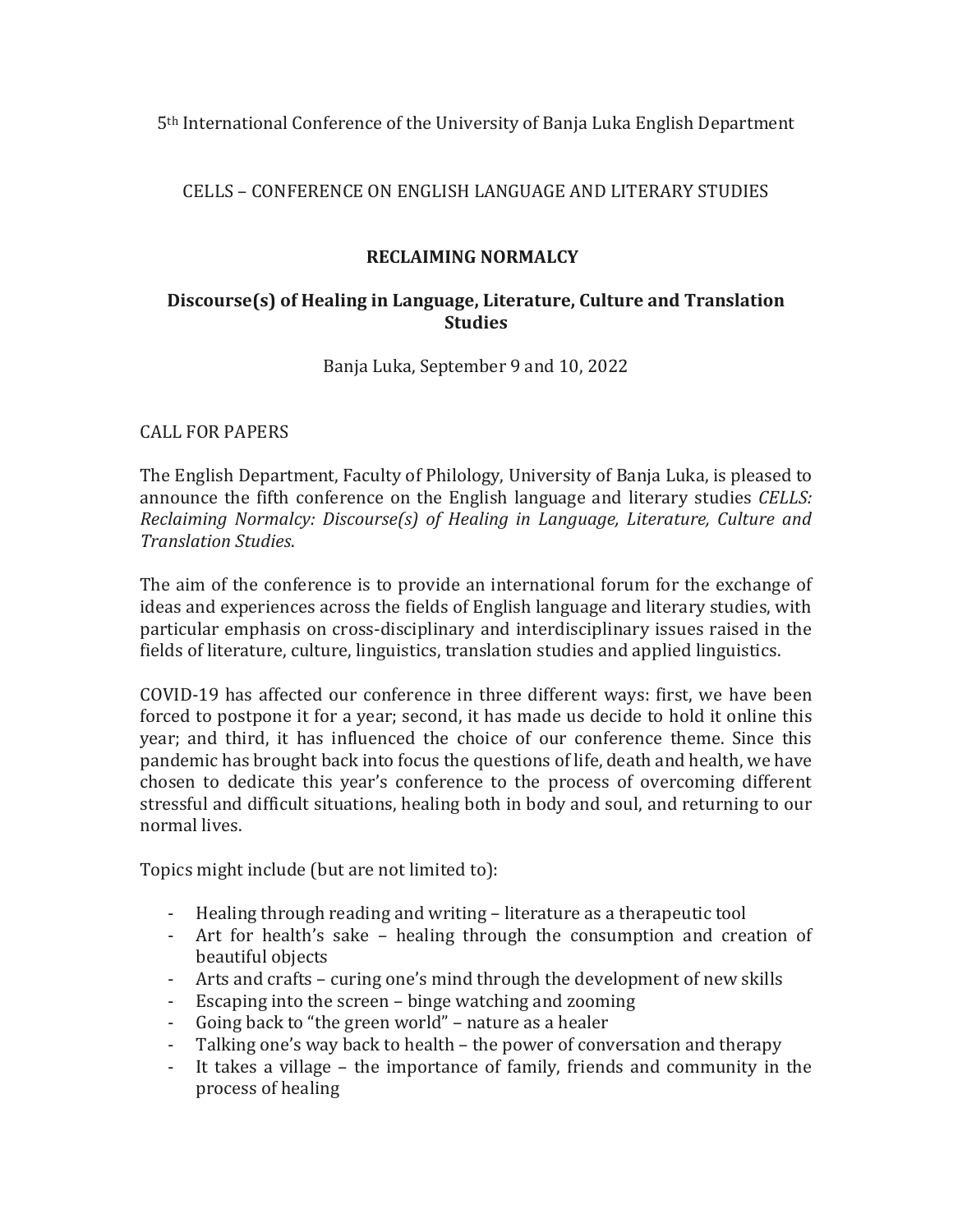- Speaking about health the language of advice, recommendation and instruction
- Mens sana recovering mental health with the help of hope, faith and positive thoughts
- In corpore sano walking, exercising and physical activity as building blocks of good health
- You are what you eat raising awareness about the role of food in restoring one's health
- In science we trust official medicine as a road to recovery
- Reclaiming normalcy recuperating, recovering, and getting one's life back on the track
- Reading is believing the power of the media and language
- Portraying repair practices in post-crisis communication
- Conceptualization in discourse and reality
- Perception, cognition and personality-shaping processes
- Ideation, metaphors and meaning how and why we perceive the world by means of specific modalities
- The real, unreal and surreal in the mind and on the ground

**Venue**: remotely/ online (the selected platform TBA)

The official language of the conference is English.

### SUBMISSION OF ABSTRACTS

Please send an abstract of up to 300 words (MS Word for Windows, .doc or .docx formats) to the following e-mail address: [cells@flf.unibl.org](mailto:cells@flf.unibl.org)

Abstracts should be anonymous containing only the name of the paper, the body of the abstract and references.

Please send the following information in the body of the e-mail:

- (1) Title of the paper
- (2) Name of the author(s)
- (3) Affiliation of the author (s)
- (4) Key words
- (5) E-mail address
- (6) Bio note (no more than 100 words)

### IMPORTANT DATES

30th April, 2022 Deadline for Submission of Abstracts 20th May, 2022 Notification of Acceptance 30th June, 2022 Registration